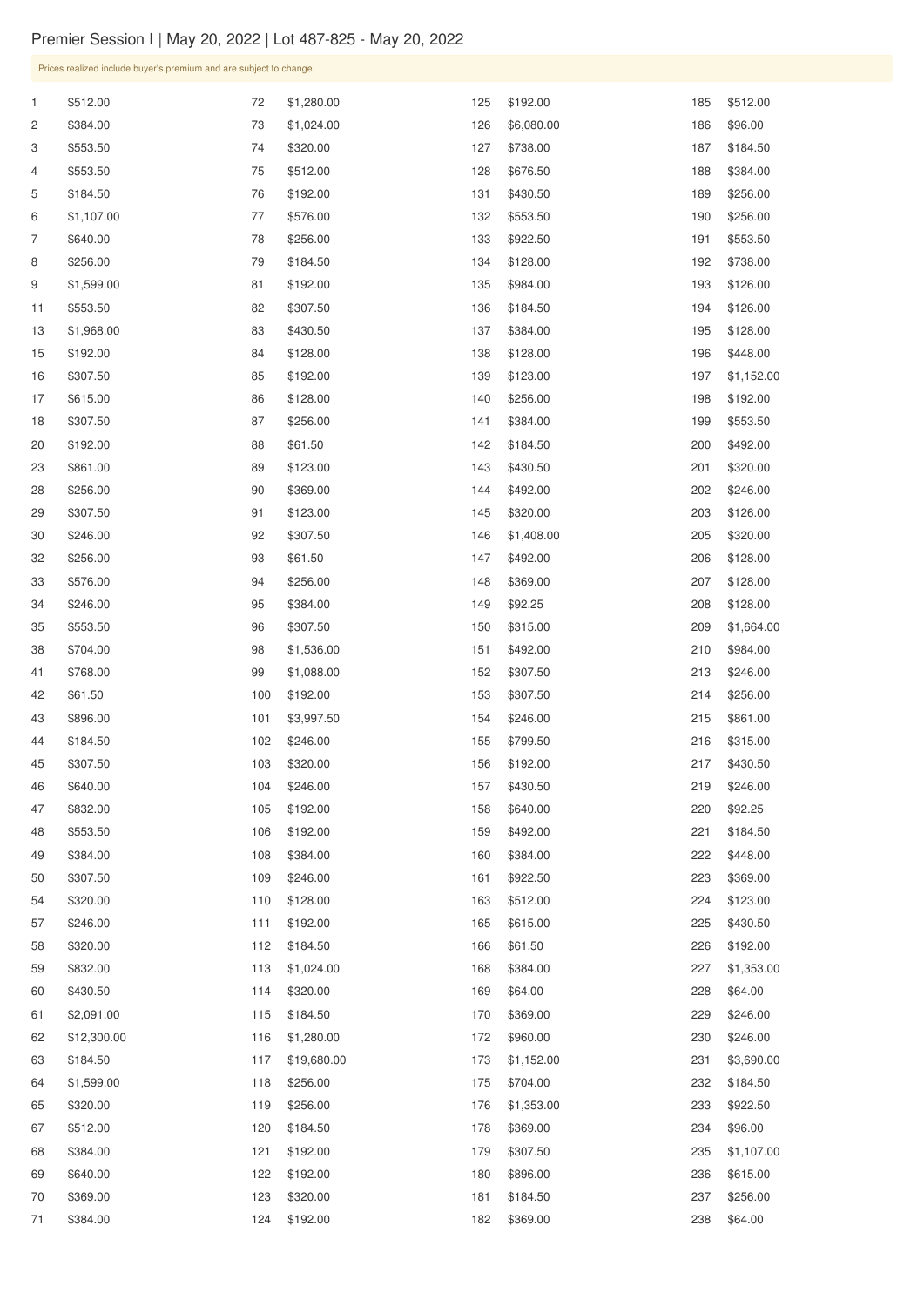| 239 | \$123.00   | 298 | \$246.00   | 373 | \$256.00   | 438 | \$553.50   |
|-----|------------|-----|------------|-----|------------|-----|------------|
| 240 | \$640.00   | 300 | \$246.00   | 374 | \$256.00   | 439 | \$1,845.00 |
| 241 | \$320.00   | 308 | \$123.00   | 375 | \$192.00   | 442 | \$615.00   |
| 242 | \$448.00   | 309 | \$96.00    | 376 | \$184.50   | 443 | \$861.00   |
| 243 | \$184.50   | 310 | \$64.00    | 378 | \$61.50    | 444 | \$448.00   |
| 244 | \$256.00   | 311 | \$2,048.00 | 379 | \$448.00   | 445 | \$3,198.00 |
| 245 | \$676.50   | 312 | \$369.00   | 380 | \$640.00   | 446 | \$1,168.50 |
| 247 | \$704.00   | 313 | \$320.00   | 381 | \$192.00   | 447 | \$448.00   |
| 248 | \$192.00   | 314 | \$576.00   | 382 | \$384.00   | 448 | \$768.00   |
| 249 | \$704.00   | 315 | \$448.00   | 383 | \$64.00    | 449 | \$430.50   |
| 250 | \$128.00   | 316 | \$384.00   | 386 | \$126.00   | 450 | \$430.50   |
| 251 | \$3,584.00 | 318 | \$123.00   | 387 | \$61.50    | 451 | \$615.00   |
| 252 | \$369.00   | 319 | \$256.00   | 388 | \$640.00   | 452 | \$799.50   |
| 253 | \$512.00   | 321 | \$184.50   | 389 | \$320.00   | 453 | \$246.00   |
| 254 | \$184.50   | 322 | \$128.00   | 391 | \$256.00   | 454 | \$861.00   |
| 255 | \$96.00    | 323 | \$799.50   | 392 | \$192.00   | 455 | \$64.00    |
| 256 | \$320.00   | 324 | \$192.00   | 393 | \$256.00   | 456 | \$704.00   |
| 257 | \$128.00   | 325 | \$320.00   | 394 | \$320.00   | 457 | \$307.50   |
| 258 | \$369.00   | 326 | \$320.00   | 395 | \$246.00   | 458 | \$430.50   |
| 261 | \$2,048.00 | 328 | \$320.00   | 396 | \$512.00   | 459 | \$369.00   |
| 262 | \$384.00   | 330 | \$960.00   | 398 | \$256.00   | 460 | \$640.00   |
| 263 | \$192.00   | 333 | \$320.00   | 399 | \$430.50   | 461 | \$738.00   |
| 264 | \$1,408.00 | 334 | \$768.00   | 401 | \$30.75    | 465 | \$369.00   |
| 265 | \$64.00    | 339 | \$4,612.50 | 402 | \$768.00   | 467 | \$1,152.00 |
| 266 | \$307.50   | 340 | \$320.00   | 403 | \$1,216.00 | 469 | \$128.00   |
| 267 | \$123.00   | 341 | \$61.50    | 404 | \$492.00   | 470 | \$512.00   |
| 268 | \$384.00   | 342 | \$246.00   | 405 | \$246.00   | 471 | \$1,845.00 |
| 269 | \$192.00   | 343 | \$1,168.50 | 407 | \$192.00   | 472 | \$640.00   |
| 271 | \$448.00   | 345 | \$315.00   | 408 | \$615.00   | 473 | \$246.00   |
| 273 | \$192.00   | 347 | \$448.00   | 409 | \$704.00   | 474 | \$246.00   |
| 274 | \$61.50    | 348 | \$246.00   | 410 | \$184.50   | 475 | \$430.50   |
| 275 | \$128.00   | 349 | \$123.00   | 412 | \$369.00   | 477 | \$61.50    |
| 277 | \$246.00   | 351 | \$799.50   | 413 | \$61.50    | 478 | \$192.00   |
| 279 | \$123.00   | 352 | \$576.00   | 416 | \$61.50    | 480 | \$430.50   |
| 281 | \$567.00   | 353 | \$1,536.00 | 417 | \$96.00    | 482 | \$922.50   |
| 282 | \$960.00   | 354 | \$123.00   | 419 | \$448.00   | 483 | \$307.50   |
| 283 | \$3,584.00 | 355 | \$256.00   | 420 | \$61.50    | 484 | \$861.00   |
| 284 | \$320.00   | 358 | \$1,168.50 | 421 | \$369.00   | 485 | \$307.50   |
| 285 | \$192.00   | 359 | \$246.00   | 423 | \$184.50   | 486 | \$576.00   |
| 286 | \$384.00   | 361 | \$123.00   | 424 | \$430.50   | 487 | \$768.00   |
| 287 | \$369.00   | 362 | \$192.00   | 427 | \$123.00   | 488 | \$504.00   |
| 288 | \$256.00   | 363 | \$369.00   | 429 | \$492.00   | 489 | \$738.00   |
| 289 | \$384.00   | 364 | \$861.00   | 430 | \$307.50   | 490 | \$448.00   |
| 290 | \$512.00   | 366 | \$320.00   | 431 | \$320.00   | 491 | \$960.00   |
| 291 | \$256.00   | 367 | \$615.00   | 432 | \$984.00   | 492 | \$320.00   |
| 292 | \$896.00   | 368 | \$640.00   | 433 | \$553.50   | 493 | \$1,664.00 |
| 294 | \$246.00   | 369 | \$184.50   | 434 | \$861.00   | 494 | \$1,599.00 |
| 295 | \$320.00   | 370 | \$128.00   | 435 | \$307.50   | 496 | \$768.00   |
| 296 | \$184.50   | 371 | \$96.00    | 436 | \$430.50   | 498 | \$640.00   |
| 297 | \$184.50   | 372 | \$369.00   | 437 | \$922.50   | 499 | \$384.00   |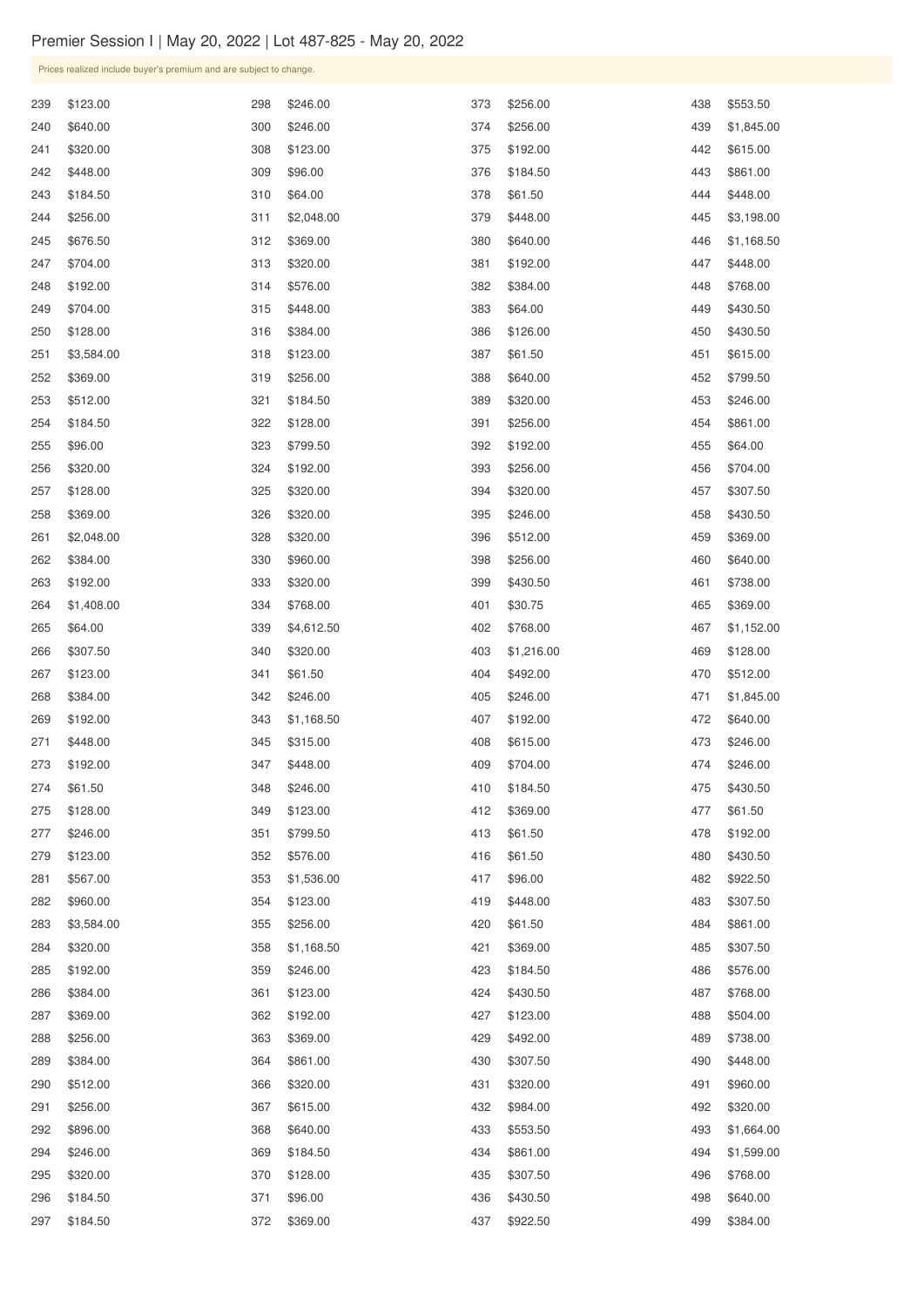| 501 | \$2,560.00  | 559 | \$768.00   | 616 | \$1,664.00 | 666 | \$1,968.00 |
|-----|-------------|-----|------------|-----|------------|-----|------------|
| 503 | \$1,968.00  | 560 | \$738.00   | 617 | \$1,664.00 | 667 | \$1,107.00 |
| 504 | \$5,440.00  | 563 | \$320.00   | 618 | \$676.50   | 668 | \$1,476.00 |
| 506 | \$1,968.00  | 564 | \$1,088.00 | 619 | \$2,706.00 | 669 | \$1,476.00 |
| 507 | \$553.50    | 565 | \$896.00   | 620 | \$922.50   | 670 | \$1,920.00 |
| 508 | \$615.00    | 566 | \$1,088.00 | 621 | \$1,107.00 | 671 | \$256.00   |
| 509 | \$492.00    | 567 | \$1,536.00 | 622 | \$1,792.00 | 672 | \$1,722.00 |
| 510 | \$640.00    | 569 | \$2,952.00 | 623 | \$1,230.00 | 673 | \$5,760.00 |
| 512 | \$384.00    | 570 | \$2,952.00 | 624 | \$1,230.00 | 674 | \$553.50   |
| 513 | \$184.50    | 571 | \$704.00   | 625 | \$1,353.00 | 675 | \$553.50   |
| 514 | \$320.00    | 573 | \$576.00   | 626 | \$1,792.00 | 676 | \$1,353.00 |
| 515 | \$448.00    | 574 | \$369.00   | 627 | \$2,706.00 | 677 | \$2,460.00 |
| 516 | \$861.00    | 575 | \$738.00   | 628 | \$1,968.00 | 679 | \$1,845.00 |
| 517 | \$384.00    | 576 | \$615.00   | 629 | \$676.50   | 680 | \$1,845.00 |
| 518 | \$492.00    | 578 | \$7,040.00 | 630 | \$1,353.00 | 681 | \$6,765.00 |
| 519 | \$1,107.00  | 579 | \$768.00   | 631 | \$3,444.00 | 682 | \$676.50   |
| 520 | \$2,214.00  | 581 | \$1,045.50 | 632 | \$3,997.50 | 683 | \$2,337.00 |
| 521 | \$1,845.00  | 582 | \$1,536.00 | 633 | \$615.00   | 684 | \$1,920.00 |
| 522 | \$4,160.00  | 583 | \$1,230.00 | 634 | \$1,599.00 | 685 | \$553.50   |
| 523 | \$2,460.00  | 584 | \$1,968.00 | 635 | \$1,476.00 | 686 | \$1,599.00 |
| 524 | \$1,353.00  | 585 | \$1,599.00 | 636 | \$1,476.00 | 687 | \$630.00   |
| 525 | \$615.00    | 586 | \$1,845.00 | 637 | \$1,230.00 | 688 | \$1,353.00 |
| 526 | \$2,706.00  | 587 | \$6,765.00 | 638 | \$738.00   | 689 | \$3,584.00 |
| 527 | \$676.50    | 588 | \$1,845.00 | 639 | \$1,353.00 | 690 | \$2,829.00 |
| 528 | \$512.00    | 589 | \$2,706.00 | 640 | \$1,230.00 | 691 | \$369.00   |
| 529 | \$1,599.00  | 590 | \$1,476.00 | 641 | \$861.00   | 692 | \$1,599.00 |
| 530 | \$3,198.00  | 591 | \$861.00   | 642 | \$1,353.00 | 693 | \$676.50   |
| 531 | \$492.00    | 592 | \$1,476.00 | 643 | \$2,214.00 | 694 | \$492.00   |
| 532 | \$378.00    | 593 | \$693.00   | 644 | \$4,305.00 | 695 | \$1,280.00 |
| 533 |             | 594 |            |     |            | 696 |            |
|     | \$1,536.00  |     | \$2,706.00 | 645 | \$2,432.00 |     | \$922.50   |
| 534 | \$512.00    | 595 | \$922.50   | 646 | \$1,664.00 | 697 | \$1,024.00 |
| 537 | \$8,960.00  | 596 | \$896.00   | 647 | \$1,045.50 | 698 | \$1,722.00 |
| 538 | \$9,225.00  | 597 | \$640.00   | 648 | \$256.00   | 699 | \$492.00   |
| 539 | \$615.00    | 598 | \$1,353.00 | 649 | \$2,706.00 | 700 | \$1,230.00 |
| 540 | \$512.00    | 599 | \$4,160.00 | 650 | \$1,476.00 | 701 | \$492.00   |
| 541 | \$896.00    | 600 | \$1,968.00 | 651 | \$492.00   | 702 | \$676.50   |
| 542 | \$1,968.00  | 601 | \$1,280.00 | 652 | \$768.00   | 703 | \$4,612.50 |
| 543 | \$320.00    | 602 | \$1,599.00 | 653 | \$1,353.00 | 704 | \$768.00   |
| 544 | \$984.00    | 604 | \$3,328.00 | 654 | \$1,107.00 | 705 | \$576.00   |
| 546 | \$1,968.00  | 605 | \$492.00   | 655 | \$448.00   | 706 | \$576.00   |
| 547 | \$315.00    | 606 | \$1,168.50 | 656 | \$1,107.00 | 707 | \$184.50   |
| 548 | \$320.00    | 607 | \$6,765.00 | 657 | \$2,706.00 | 708 | \$922.50   |
| 549 | \$1,536.00  | 608 | \$922.50   | 658 | \$8,610.00 | 709 | \$984.00   |
| 550 | \$922.50    | 609 | \$2,304.00 | 659 | \$1,280.00 | 710 | \$2,337.00 |
| 551 | \$1,536.00  | 610 | \$2,460.00 | 660 | \$1,845.00 | 711 | \$307.50   |
| 552 | \$320.00    | 611 | \$1,107.00 | 661 | \$1,664.00 | 712 | \$256.00   |
| 553 | \$2,214.00  | 612 | \$1,599.00 | 662 | \$7,380.00 | 713 | \$4,305.00 |
| 556 | \$1,216.00  | 613 | \$1,664.00 | 663 | \$246.00   | 714 | \$1,230.00 |
| 557 | \$2,176.00  | 614 | \$3,198.00 | 664 | \$430.50   | 715 | \$1,968.00 |
| 558 | \$19,680.00 | 615 | \$1,664.00 | 665 | \$492.00   | 716 | \$1,722.00 |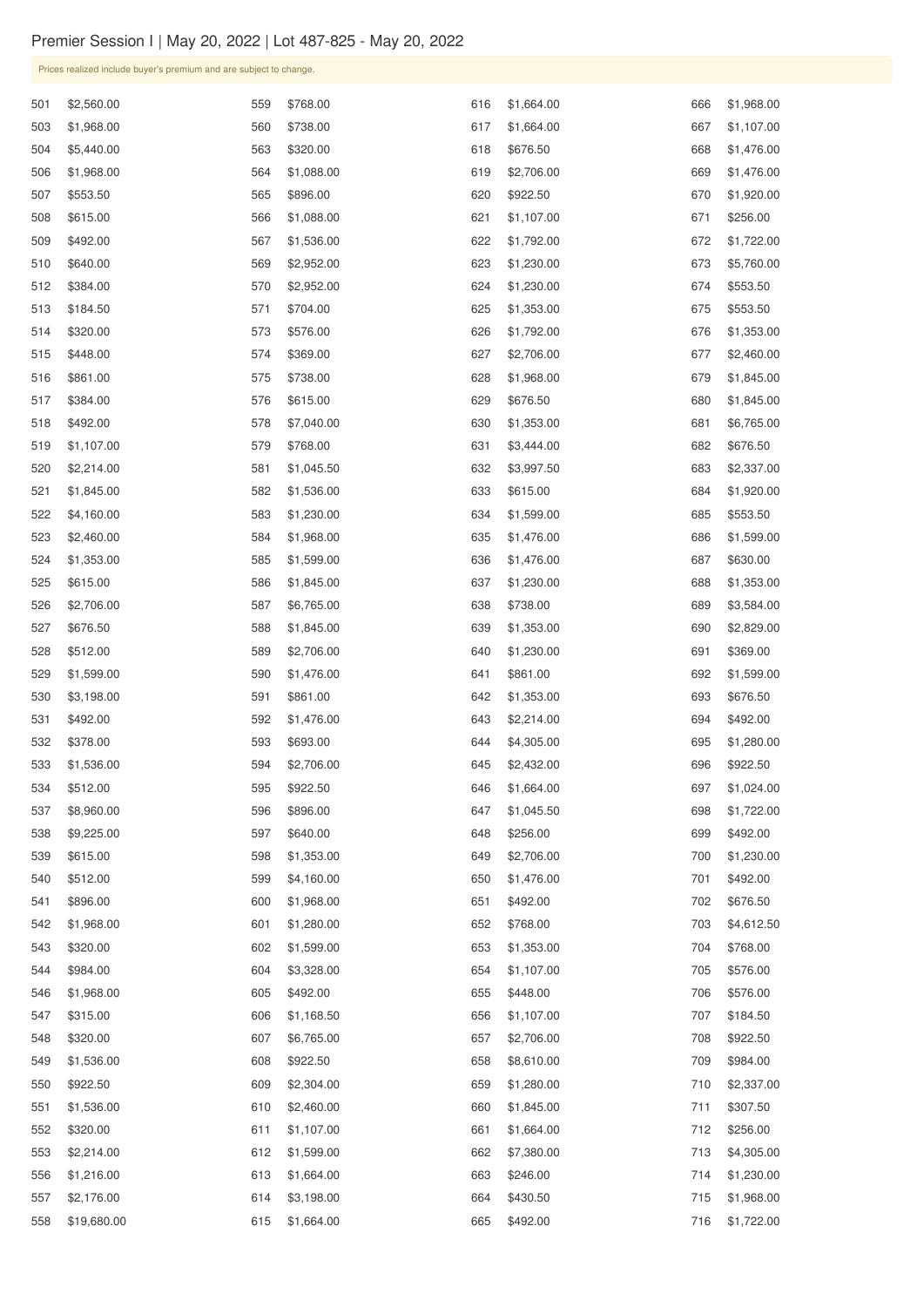| 717 | \$2,337.00  | 775 | \$1,476.00  | 829 | \$640.00    | 881 | \$1,280.00   |
|-----|-------------|-----|-------------|-----|-------------|-----|--------------|
| 718 | \$3,328.00  | 776 | \$378.00    | 830 | \$512.00    | 882 | \$704.00     |
| 719 | \$20,910.00 | 778 | \$256.00    | 831 | \$640.00    | 883 | \$984,000.00 |
| 720 | \$693.00    | 780 | \$1,536.00  | 832 | \$49,200.00 | 884 | \$1,845.00   |
| 721 | \$1,599.00  | 781 | \$832.00    | 833 | \$5,842.50  | 885 | \$3,198.00   |
| 722 | \$738.00    | 782 | \$184.50    | 834 | \$5,227.50  | 886 | \$1,168.50   |
| 723 | \$615.00    | 783 | \$2,016.00  | 835 | \$307.50    | 887 | \$512.00     |
| 724 | \$984.00    | 784 | \$23,370.00 | 836 | \$1,280.00  | 888 | \$512.00     |
| 725 | \$3,690.00  | 785 | \$1,664.00  | 837 | \$1,920.00  | 890 | \$1,845.00   |
| 726 | \$5,227.50  | 786 | \$2,214.00  | 838 | \$1,408.00  | 891 | \$615.00     |
| 727 | \$1,845.00  | 787 | \$1,408.00  | 839 | \$3,444.00  | 892 | \$1,107.00   |
| 728 | \$23,370.00 | 788 | \$615.00    | 840 | \$640.00    | 893 | \$448.00     |
| 729 | \$922.50    | 789 | \$861.00    | 842 | \$922.50    | 895 | \$553.50     |
| 730 | \$1,968.00  | 790 | \$861.00    | 843 | \$5,760.00  | 896 | \$832.00     |
| 732 | \$3,584.00  | 791 | \$922.50    | 844 | \$984.00    | 897 | \$922.50     |
| 733 | \$10,455.00 | 792 | \$2,460.00  | 845 | \$512.00    | 898 | \$738.00     |
| 734 | \$1,353.00  | 793 | \$1,599.00  | 846 | \$960.00    | 899 | \$768.00     |
| 735 | \$2,214.00  | 794 | \$896.00    | 847 | \$832.00    | 900 | \$615.00     |
| 736 | \$1,845.00  | 795 | \$3,840.00  | 848 | \$21,760.00 | 901 | \$738.00     |
| 737 | \$1,280.00  | 796 | \$1,152.00  | 849 | \$3,198.00  | 903 | \$369.00     |
| 738 | \$1,408.00  | 797 | \$738.00    | 850 | \$2,460.00  | 905 | \$1,152.00   |
| 739 | \$46,740.00 | 798 | \$984.00    | 851 | \$2,432.00  | 906 | \$7,380.00   |
| 740 | \$1,599.00  | 799 | \$384.00    | 852 | \$3,444.00  | 907 | \$5,535.00   |
| 741 | \$2,214.00  | 800 | \$861.00    | 853 | \$512.00    | 909 | \$984.00     |
| 743 | \$504.00    | 802 | \$553.50    | 854 | \$6,400.00  | 910 | \$5,227.50   |
| 744 | \$676.50    | 803 | \$615.00    | 855 | \$896.00    | 911 | \$4,305.00   |
| 745 | \$5,535.00  | 804 | \$1,134.00  | 856 | \$1,280.00  | 912 | \$896.00     |
| 746 | \$576.00    | 805 | \$896.00    | 857 | \$640.00    | 913 | \$1,230.00   |
| 748 | \$799.50    | 806 | \$960.00    | 858 | \$1,230.00  | 914 | \$640.00     |
| 749 | \$1,845.00  | 807 | \$922.50    | 859 | \$1,216.00  | 915 | \$861.00     |
| 750 | \$1,045.50  | 808 | \$615.00    | 860 | \$3,584.00  | 916 | \$369.00     |
| 751 | \$1,599.00  | 809 | \$492.00    | 861 | \$246.00    | 917 | \$1,722.00   |
| 752 | \$6,765.00  | 810 | \$1,152.00  | 862 | \$1,764.00  | 918 | \$1,168.50   |
| 753 | \$799.50    | 811 | \$738.00    | 863 | \$1,890.00  | 919 | \$799.50     |
| 754 | \$1,353.00  | 812 | \$553.50    | 864 | \$1,260.00  | 921 | \$1,045.50   |
| 755 | \$1,024.00  | 813 | \$384.00    | 865 | \$1,664.00  | 922 | \$1,230.00   |
| 756 | \$5,535.00  | 815 | \$192.00    | 866 | \$13,530.00 | 923 | \$738.00     |
| 757 | \$7,380.00  | 816 | \$184.50    | 867 | \$2,816.00  | 924 | \$1,722.00   |
| 759 | \$2,337.00  | 817 | \$307.50    | 868 | \$2,560.00  | 925 | \$1,664.00   |
| 761 | \$1,476.00  | 818 | \$192.00    | 870 | \$6,300.00  | 927 | \$1,353.00   |
| 763 | \$984.00    | 819 | \$738.00    | 871 | \$3,276.00  | 928 | \$2,952.00   |
| 764 | \$1,230.00  | 820 | \$738.00    | 872 | \$5,120.00  | 929 | \$3,072.00   |
| 765 | \$246.00    | 821 | \$369.00    | 873 | \$15,990.00 | 930 | \$1,968.00   |
| 766 | \$2,268.00  | 822 | \$192.00    | 874 | \$1,045.50  | 931 | \$9,840.00   |
| 767 | \$615.00    | 823 | \$553.50    | 875 | \$4,305.00  | 932 | \$9,225.00   |
| 768 | \$1,599.00  | 824 | \$192.00    | 876 | \$1,920.00  | 933 | \$2,520.00   |
| 770 | \$1,168.50  | 825 | \$799.50    | 877 | \$3,198.00  | 934 | \$1,890.00   |
| 771 | \$2,337.00  | 826 | \$1,792.00  | 878 | \$34,440.00 | 935 | \$3,444.00   |
| 772 | \$369.00    | 827 | \$799.50    | 879 | \$17,920.00 | 936 | \$3,198.00   |
| 774 | \$2,214.00  | 828 | \$3,328.00  | 880 | \$7,680.00  | 939 | \$1,968.00   |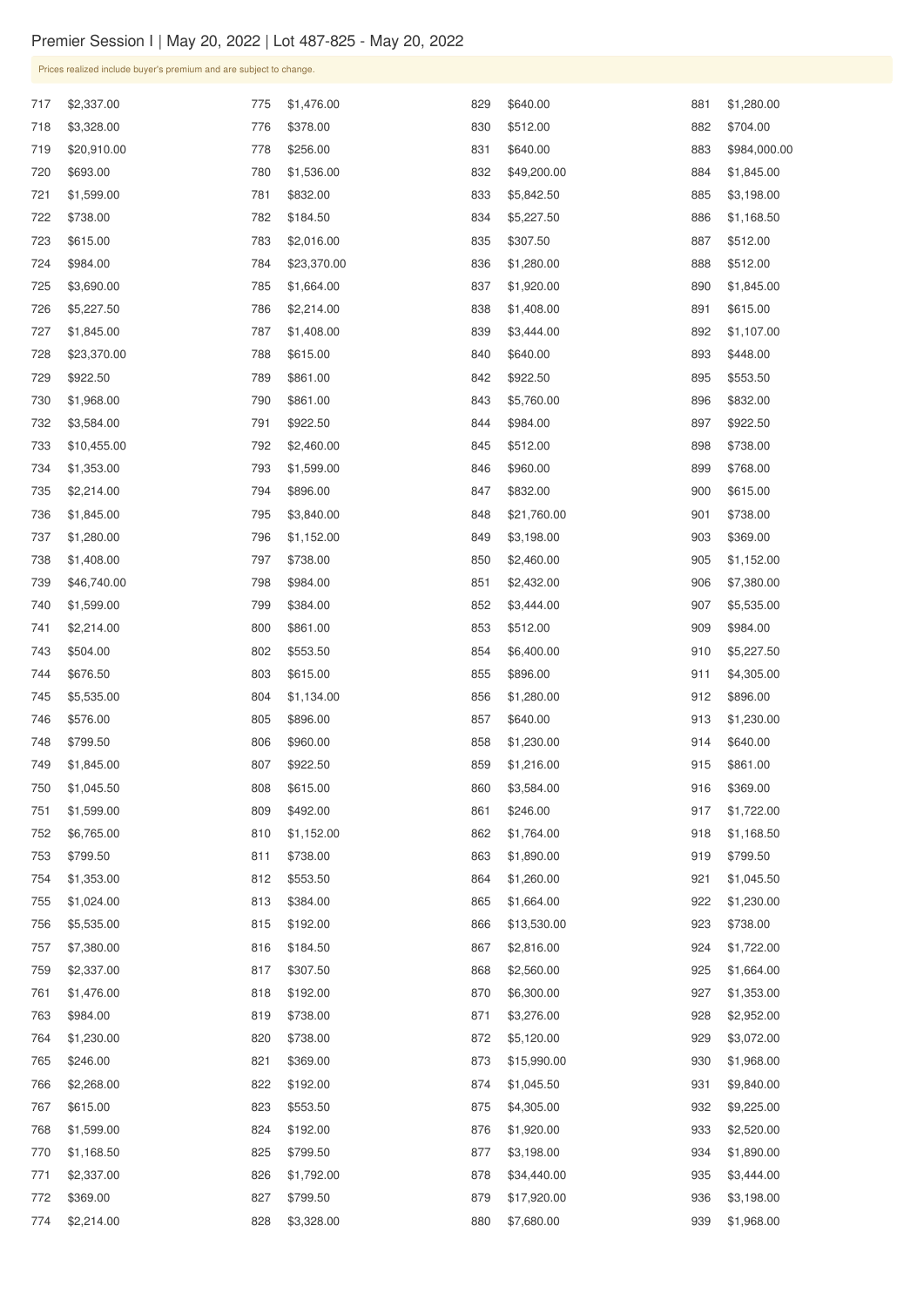| 940 | \$960.00    | 995  | \$984.00         | 1047 | \$2,337.00      | 1116 | \$5,535.00      |
|-----|-------------|------|------------------|------|-----------------|------|-----------------|
| 941 | \$896.00    | 996  | \$819.00         | 1048 | \$3,584.00      | 1117 | \$2,091.00      |
| 942 | \$1,216.00  | 997  | \$492.00         | 1049 | \$2,460.00      | 1118 | \$4,920.00      |
| 943 | \$492.00    | 998  | \$1,845.00       | 1050 | \$2,816.00      | 1119 | \$5,355.00      |
| 944 | \$1,845.00  | 999  | \$3,840.00       | 1051 | \$768.00        | 1120 | \$922.50        |
| 945 | \$640.00    | 1000 | \$1,353.00       | 1052 | \$640.00        | 1121 | \$2,952.00      |
| 946 | \$3,690.00  | 1001 | \$1,536.00       | 1054 | \$320.00        | 1122 | \$3,198.00      |
| 947 | \$1,152.00  | 1002 | \$14,760.00      | 1055 | \$3,840.00      | 1123 | \$430.50        |
| 948 | \$8,960.00  | 1003 | \$31,980.00      | 1056 | \$2,816.00      | 1124 | \$984.00        |
| 950 | \$3,328.00  | 1004 | \$6,765.00       | 1059 | \$384.00        | 1125 | \$2,091.00      |
| 951 | \$307.50    | 1005 | \$25,200.00      | 1063 | \$512.00        | 1126 | \$984.00        |
| 952 | \$1,968.00  | 1006 | \$36,900.00      | 1064 | \$492.00        | 1127 | \$5,842.50      |
| 953 | \$4,612.50  | 1007 | \$861.00         | 1065 | \$320.00        | 1128 | \$4,305.00      |
| 954 | \$307.50    | 1008 | \$1,920.00       | 1066 | \$369.00        | 1129 | \$2,706.00      |
| 955 | \$504.00    | 1009 | \$3,072.00       | 1067 | \$738.00        | 1130 | \$2,706.00      |
| 956 | \$3,584.00  | 1010 | \$1,845.00       | 1068 | \$5,535.00      | 1131 | \$615.00        |
| 957 | \$1,536.00  | 1011 | \$1,280.00       | 1069 | \$184.50        | 1132 | \$1,968.00      |
| 958 | \$1,968.00  | 1012 | \$1,968.00       | 1070 | \$307.50        | 1133 | \$704.00        |
| 959 | \$1,792.00  | 1013 | \$3,584.00       | 1071 | \$492.00        | 1134 | \$2,816.00      |
| 960 | \$553.50    | 1014 | \$1,024.00       | 1072 | \$832.00        | 1135 | \$676.50        |
| 961 | \$1,024.00  | 1015 | \$1,353.00       |      | 1073 \$369.00   | 1136 | \$960.00        |
| 962 | \$7,040.00  |      | 1016 \$738.00    |      | 1074 \$1,107.00 |      | 1137 \$1,107.00 |
| 963 | \$738.00    |      | 1017 \$2,460.00  |      | 1076 \$192.00   |      | 1138 \$1,353.00 |
| 964 | \$738.00    |      | 1019 \$320.00    | 1077 | \$1,476.00      |      | 1139 \$1,024.00 |
| 965 | \$2,048.00  |      | 1021 \$960.00    | 1078 | \$1,230.00      |      | 1140 \$615.00   |
| 966 | \$1,968.00  |      | 1022 \$832.00    | 1079 | \$615.00        | 1141 | \$307.50        |
| 967 | \$1,107.00  | 1023 | \$1,280.00       |      | 1080 \$960.00   |      | 1142 \$2,048.00 |
| 968 | \$1,476.00  |      | 1024 \$384.00    |      | 1082 \$512.00   | 1143 | \$615.00        |
| 969 | \$640.00    | 1025 | \$3,690.00       | 1083 | \$6,400.00      | 1144 | \$1,536.00      |
| 970 | \$1,476.00  | 1026 | \$512.00         | 1084 | \$553.50        | 1145 | \$492.00        |
| 972 | \$2,176.00  | 1027 | \$922.50         | 1085 | \$512.00        | 1146 | \$2,460.00      |
| 973 | \$320.00    | 1028 | \$2,460.00       | 1086 | \$4,800.00      | 1147 | \$2,460.00      |
| 974 | \$512.00    | 1029 | \$7,380.00       | 1087 | \$320.00        | 1148 | \$430.50        |
| 977 | \$3,328.00  | 1030 | \$12,160.00      | 1089 | \$960.00        | 1149 | \$861.00        |
| 978 | \$738.00    | 1031 | \$3,690.00       | 1091 | \$4,160.00      | 1150 | \$615.00        |
| 979 | \$2,432.00  |      | 1032 \$2,952.00  | 1094 | \$246.00        | 1151 | \$320.00        |
| 980 | \$4,160.00  |      | 1033 \$738.00    |      | 1095 \$448.00   |      | 1152 \$384.00   |
| 982 | \$2,816.00  |      | 1034 \$945.00    |      | 1096 \$861.00   |      | 1153 \$676.50   |
| 983 | \$11,070.00 |      | 1035 \$1,968.00  | 1099 | \$1,088.00      | 1154 | \$1,476.00      |
| 984 | \$5,120.00  |      | 1036 \$1,024.00  | 1103 | \$369.00        | 1155 | \$640.00        |
| 985 | \$4,160.00  |      | 1037 \$384.00    | 1106 | \$2,176.00      | 1156 | \$1,107.00      |
| 986 | \$640.00    | 1038 | \$369.00         |      | 1107 \$615.00   | 1157 | \$246.00        |
| 987 | \$704.00    |      | 1039 \$576.00    |      | 1108 \$3,198.00 |      | 1158 \$369.00   |
| 988 | \$8,610.00  |      | 1040 \$2,176.00  |      | 1109 \$1,152.00 | 1159 | \$2,048.00      |
| 989 | \$6,765.00  | 1041 | \$2,952.00       |      | 1110 \$4,612.50 | 1160 | \$307.50        |
| 990 | \$1,280.00  |      | 1042 \$20,910.00 | 1111 | \$4,612.50      | 1161 | \$320.00        |
| 991 | \$922.50    | 1043 | \$1,107.00       |      | 1112 \$922.50   | 1162 | \$984.00        |
| 992 | \$512.00    |      | 1044 \$1,045.50  | 1113 | \$9,840.00      | 1163 | \$492.00        |
| 993 | \$1,353.00  |      | 1045 \$861.00    |      | 1114 \$2,706.00 |      | 1164 \$246.00   |
| 994 | \$61,500.00 |      | 1046 \$1,386.00  |      | 1115 \$5,535.00 | 1165 | \$553.50        |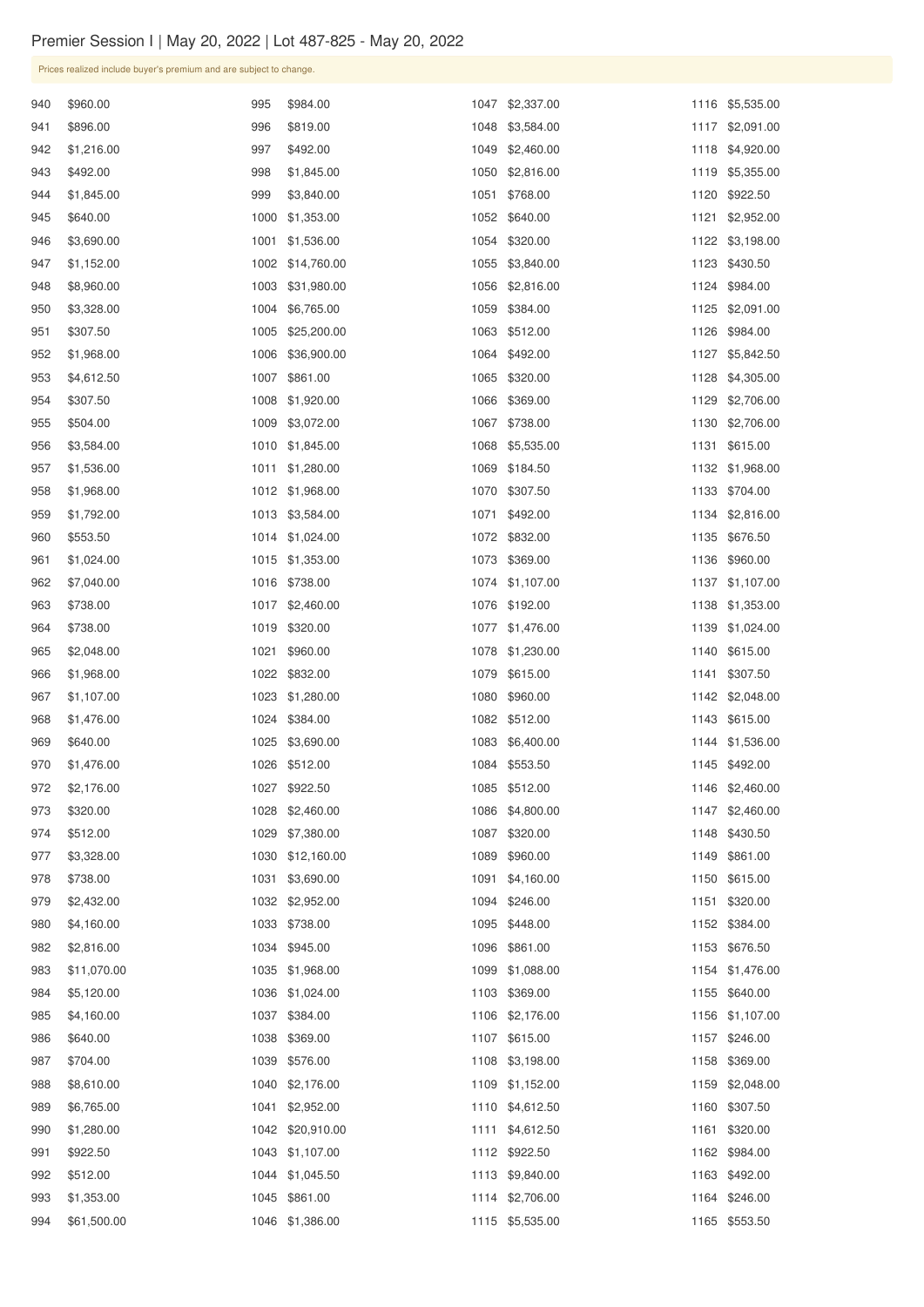Prices realized include buyer's premium and are subject to change.

1166 \$492.00

|  | 1167 \$492.00   | 1176 \$1,088.00 | 1185 \$922.50   |
|--|-----------------|-----------------|-----------------|
|  | 1168 \$369.00   | 1177 \$1,599.00 | 1186 \$738.00   |
|  | 1169 \$576.00   | 1178 \$1,107.00 | 1187 \$799.50   |
|  | 1170 \$369.00   | 1179 \$369.00   | 1188 \$246.00   |
|  | 1171 \$307.50   | 1180 \$512.00   | 1189 \$2,091.00 |
|  | 1172 \$896.00   | 1181 \$615.00   | 1190 \$922.50   |
|  | 1173 \$369.00   | 1182 \$576.00   | 1191 \$3,444.00 |
|  | 1174 \$922.50   | 1183 \$615.00   | 1192 \$1,168.50 |
|  | 1175 \$1,230.00 | 1184 \$2,091.00 | 1193 \$4,612.50 |